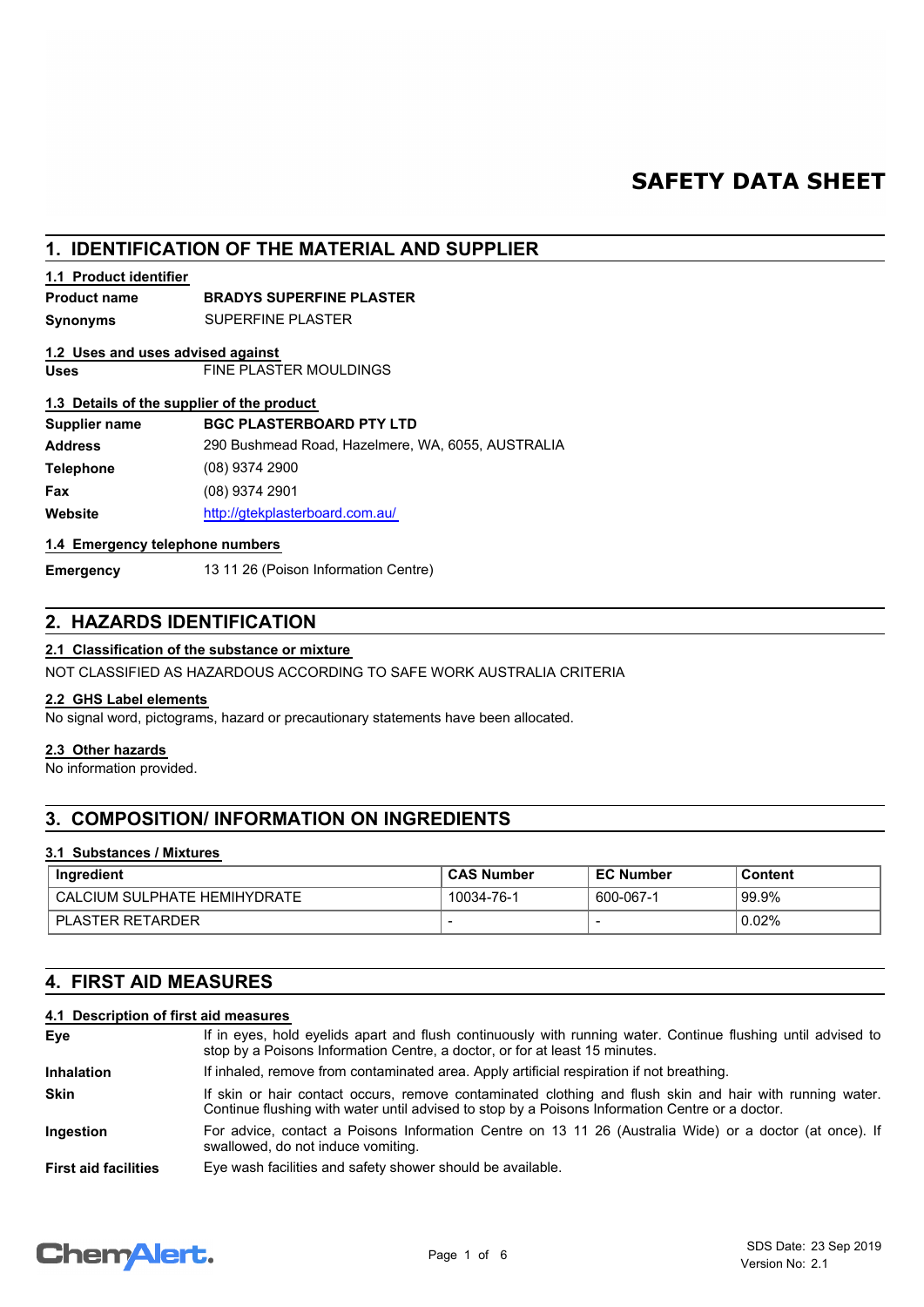### **4.2 Most important symptoms and effects, both acute and delayed**

This product is generally considered to be of low toxicity, however over exposure to dust should be avoided.

## **4.3 Immediate medical attention and special treatment needed**

Drinking glycerin, gelatin solutions, or large volumes of water may delay the hardening of this product in the stomach. Surgical relief of obstruction, particularly at the phlorus, may be required.

# **5. FIRE FIGHTING MEASURES**

## **5.1 Extinguishing media**

Use an extinguishing agent suitable for the surrounding fire.

## **5.2 Special hazards arising from the substance or mixture**

Non flammable. May evolve toxic gases (sulphur oxides) when heated to decomposition.

# **5.3 Advice for firefighters**

Evacuate area and contact emergency services. Toxic gases may be evolved in a fire situation. Remain upwind and notify those downwind of hazard. Wear full protective equipment including Self Contained Breathing Apparatus (SCBA) when combating fire. Use waterfog to cool intact containers and nearby storage areas.

### **5.4 Hazchem code**

None allocated.

# **6. ACCIDENTAL RELEASE MEASURES**

### **6.1 Personal precautions, protective equipment and emergency procedures**

Wear Personal Protective Equipment (PPE) as detailed in section 8 of the SDS.

### **6.2 Environmental precautions**

Prevent product from entering drains and waterways.

### **6.3 Methods of cleaning up**

Moisten with water to prevent a dust hazard and place in sealable containers for disposal.

### **6.4 Reference to other sections**

See Sections 8 and 13 for exposure controls and disposal.

# **7. HANDLING AND STORAGE**

### **7.1 Precautions for safe handling**

Before use carefully read the product label. Use of safe work practices are recommended to avoid eye or skin contact and inhalation. Observe good personal hygiene, including washing hands before eating. Prohibit eating, drinking and smoking in contaminated areas.

### **7.2 Conditions for safe storage, including any incompatibilities**

Store in a cool, dry, well ventilated area, removed from incompatible substances and foodstuffs. Ensure containers are tightly sealed, adequately labelled and protected from physical damage.

### **7.3 Specific end uses**

No information provided.

# **8. EXPOSURE CONTROLS / PERSONAL PROTECTION**

# **8.1 Control parameters**

### **Exposure standards**

No exposure standards have been entered for this product.

# **Biological limits**

No biological limit values have been entered for this product.

# **8.2 Exposure controls**

Avoid inhalation. Use in well ventilated areas. Where an inhalation risk exists, mechanical extraction ventilation is recommended. Maintain dust levels below the recommended exposure standard. **Engineering controls**

# **ChemAlert.**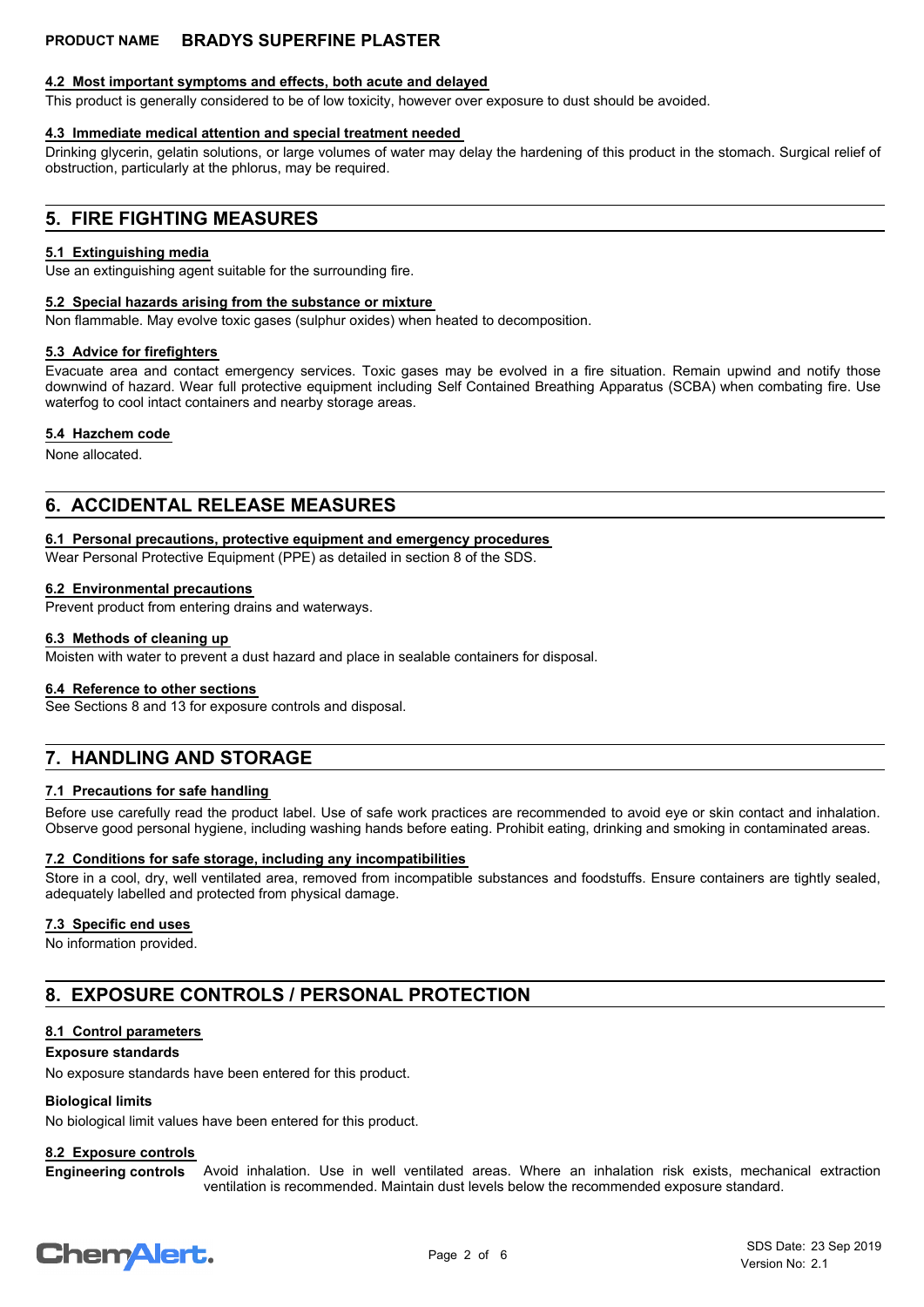### **PPE**

**Eye / Face** Wear dust-proof goggles. **Hands** Wear PVC or rubber gloves. **Body** When using large quantities or where heavy contamination is likely, wear coveralls. **Respiratory** Where an inhalation risk exists, wear a Class P1 (Particulate) respirator.



# **9. PHYSICAL AND CHEMICAL PROPERTIES**

### **9.1 Information on basic physical and chemical properties**

| <b>Appearance</b>                | WHITE POWDER         |
|----------------------------------|----------------------|
| Odour                            | <b>SLIGHT ODOUR</b>  |
| Flammability                     | NON FI AMMABI F      |
| <b>Flash point</b>               | NOT RFI FVANT        |
| <b>Boiling point</b>             | <b>NOT AVAILABLE</b> |
| <b>Melting point</b>             | <b>NOT AVAILABLE</b> |
| <b>Evaporation rate</b>          | <b>NOT AVAILABLE</b> |
| рH                               | NOT AVAII ABI F      |
| Vapour density                   | <b>NOT AVAILABLE</b> |
| <b>Specific gravity</b>          | <b>NOT AVAILABLE</b> |
| Solubility (water)               | <b>NOT AVAILABLE</b> |
| Vapour pressure                  | <b>NOT AVAILABLE</b> |
| <b>Upper explosion limit</b>     | <b>NOT RELEVANT</b>  |
| Lower explosion limit            | NOT RFI FVANT        |
| <b>Partition coefficient</b>     | <b>NOT AVAILABLE</b> |
| <b>Autoignition temperature</b>  | <b>NOT AVAILABLE</b> |
| <b>Decomposition temperature</b> | <b>NOT AVAILABLE</b> |
| Viscosity                        | <b>NOT AVAILABLE</b> |
| <b>Explosive properties</b>      | <b>NOT AVAILABLE</b> |
| <b>Oxidising properties</b>      | <b>NOT AVAILABLE</b> |
| Odour threshold                  | <b>NOT AVAILABLE</b> |
|                                  |                      |

# **10. STABILITY AND REACTIVITY**

### **10.1 Reactivity**

Carefully review all information provided in sections 10.2 to 10.6.

#### **10.2 Chemical stability**

Stable under recommended conditions of storage.

### **10.3 Possibility of hazardous reactions**

Polymerization will not occur.

### **10.4 Conditions to avoid**

Avoid contact with incompatible substances.

### **10.5 Incompatible materials**

Incompatible with aluminium (when heated), diazomethane, phosphorus (at high temperatures) and oxidising agents.

### **10.6 Hazardous decomposition products**

May evolve toxic gases (sulphur oxides) when heated to decomposition.

# **11. TOXICOLOGICAL INFORMATION**

#### **11.1 Information on toxicological effects**

**Acute toxicity** This product is generally considered to be of low toxicity, however over exposure to dust should be avoided.

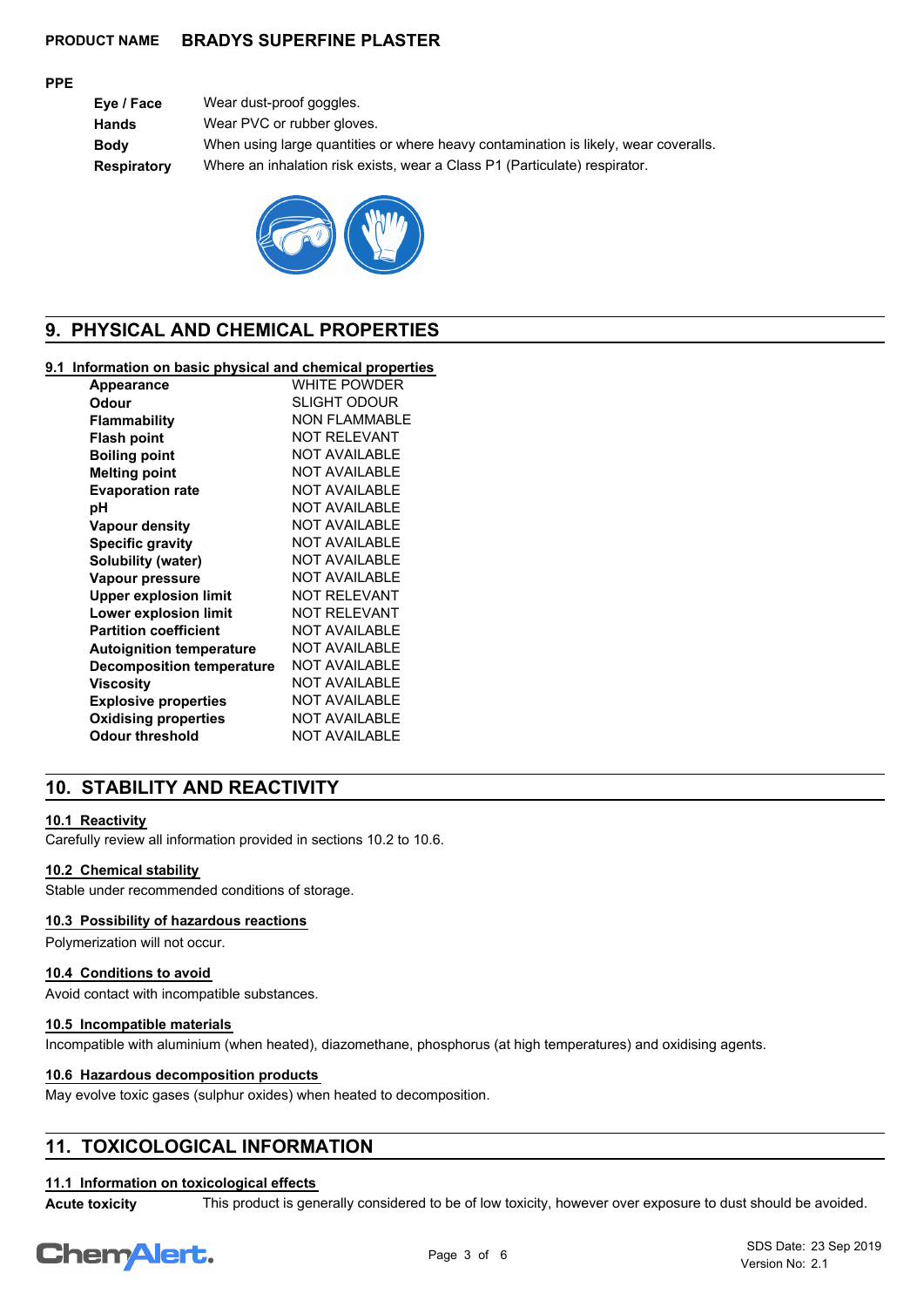| <b>Skin</b>                        | Not classified as a skin irritant. Contact may result in mechanical irritation, redness and rash. |
|------------------------------------|---------------------------------------------------------------------------------------------------|
| Eve                                | Not classified as an eye irritant. Contact may cause discomfort, lacrimation and redness.         |
| <b>Sensitisation</b>               | Not classified as causing skin or respiratory sensitisation.                                      |
| <b>Mutagenicity</b>                | Insufficient data available to classify as a mutagen.                                             |
| Carcinogenicity                    | Insufficient data available to classify as a carcinogen.                                          |
| <b>Reproductive</b>                | Insufficient data available to classify as a reproductive toxin.                                  |
| STOT - single<br>exposure          | Not classified as causing organ damage from single exposure.                                      |
| <b>STOT</b> - repeated<br>exposure | Not classified as causing organ damage from repeated exposure.                                    |
| <b>Aspiration</b>                  | Not relevant.                                                                                     |

# **12. ECOLOGICAL INFORMATION**

### **12.1 Toxicity**

No information provided.

### **12.2 Persistence and degradability**

No information provided.

### **12.3 Bioaccumulative potential**

No information provided.

### **12.4 Mobility in soil**

No information provided.

### **12.5 Other adverse effects**

The main component/s of this product are not anticipated to cause any adverse effects to plants or animals.

## **13. DISPOSAL CONSIDERATIONS**

### **13.1 Waste treatment methods**

Reuse where possible. No special precautions are normally required when handling this product. **Waste disposal** Legislation **Dispose of in accordance with relevant local legislation.** 

# **14. TRANSPORT INFORMATION**

### **NOT CLASSIFIED AS A DANGEROUS GOOD BY THE CRITERIA OF THE ADG CODE, IMDG OR IATA**

|                                     | <b>LAND TRANSPORT (ADG)</b> | <b>SEA TRANSPORT (IMDG / IMO)</b> | AIR TRANSPORT (IATA / ICAO) |
|-------------------------------------|-----------------------------|-----------------------------------|-----------------------------|
| 14.1 UN Number                      | None allocated.             | None allocated.                   | None allocated.             |
| 14.2 Proper<br><b>Shipping Name</b> | None allocated.             | None allocated.                   | None allocated.             |
| 14.3 Transport<br>hazard class      | None allocated.             | None allocated.                   | None allocated.             |
| 14.4 Packing Group                  | None allocated.             | None allocated.                   | None allocated.             |

### **14.5 Environmental hazards**

No information provided.

**14.6 Special precautions for user**

**Hazchem code** None allocated.

# **15. REGULATORY INFORMATION**

### **15.1 Safety, health and environmental regulations/legislation specific for the substance or mixture**

**Poison schedule**

A poison schedule number has not been allocated to this product using the criteria in the Standard for the Uniform Scheduling of Medicines and Poisons (SUSMP).

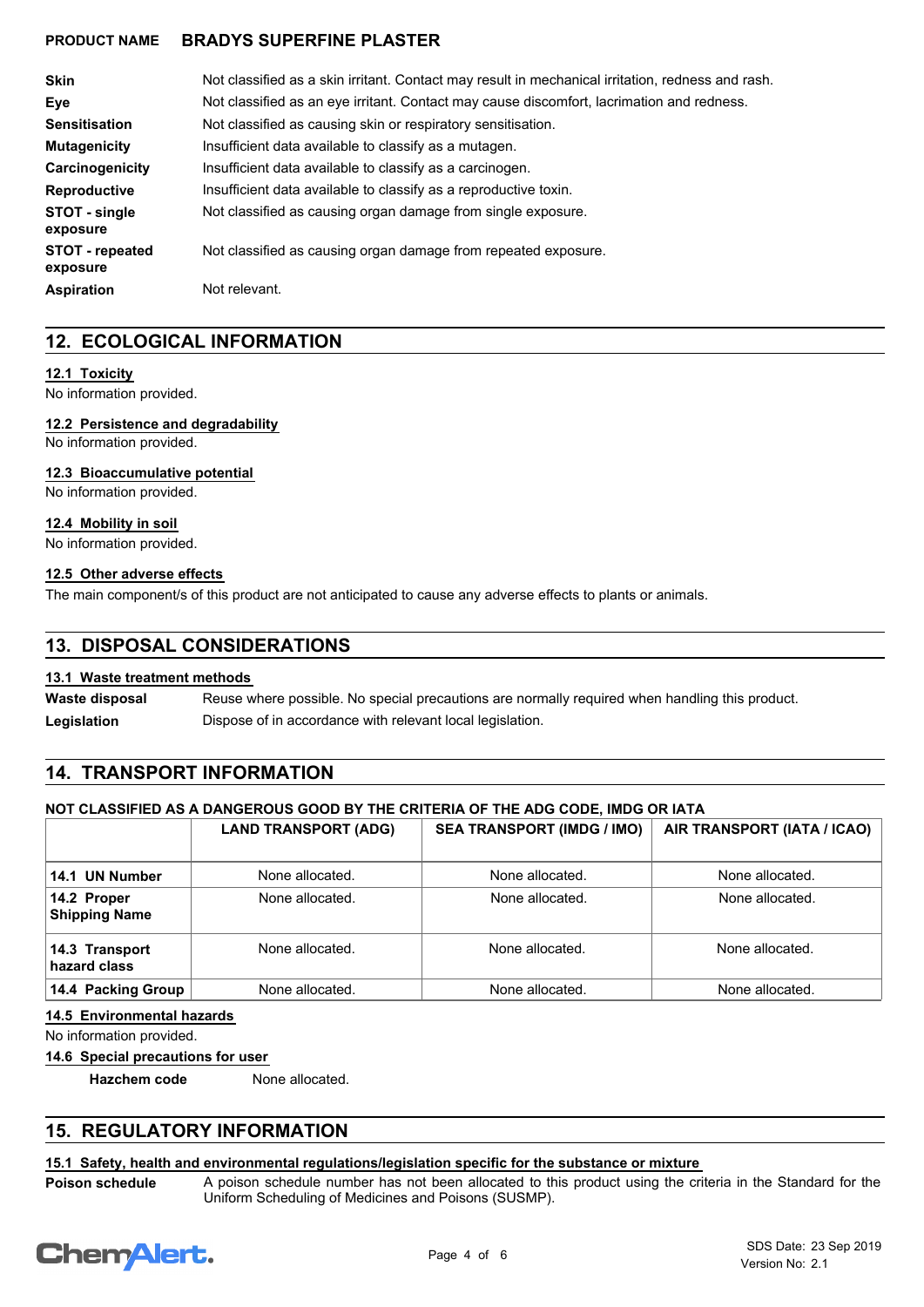- Safework Australia criteria is based on the Globally Harmonised System (GHS) of Classification and Labelling of Chemicals. **Classifications**
- **AUSTRALIA: AICS (Australian Inventory of Chemical Substances)** All components are listed on AICS, or are exempt. **Inventory listings**

## **16. OTHER INFORMATION**

| <b>Additional information</b> | EXPOSURE STANDARDS - TIME WEIGHTED AVERAGES: Exposure standards are established on<br>the premise of an 8 hour work period of normal intensity, under normal climatic conditions and where<br>a 16 hour break between shifts exists to enable the body to eliminate absorbed contaminants. In the<br>following circumstances, exposure standards must be reduced: Strenuous work conditions; hot,<br>humid climates; high altitude conditions; extended shifts (which increase the exposure period and<br>shorten the period of recuperation). |                                                                                                                                                                                                                                                                                                                                                                                                                                                                                                                                                                                                                                                                                                                                                                                                                                                                                                                                                                                                                              |  |
|-------------------------------|------------------------------------------------------------------------------------------------------------------------------------------------------------------------------------------------------------------------------------------------------------------------------------------------------------------------------------------------------------------------------------------------------------------------------------------------------------------------------------------------------------------------------------------------|------------------------------------------------------------------------------------------------------------------------------------------------------------------------------------------------------------------------------------------------------------------------------------------------------------------------------------------------------------------------------------------------------------------------------------------------------------------------------------------------------------------------------------------------------------------------------------------------------------------------------------------------------------------------------------------------------------------------------------------------------------------------------------------------------------------------------------------------------------------------------------------------------------------------------------------------------------------------------------------------------------------------------|--|
|                               |                                                                                                                                                                                                                                                                                                                                                                                                                                                                                                                                                | PERSONAL PROTECTIVE EQUIPMENT GUIDELINES:<br>The recommendation for protective equipment contained within this report is provided as a guide<br>only. Factors such as form of product, method of application, working environment, quantity used,<br>product concentration and the availability of engineering controls should be considered before final<br>selection of personal protective equipment is made.                                                                                                                                                                                                                                                                                                                                                                                                                                                                                                                                                                                                             |  |
|                               |                                                                                                                                                                                                                                                                                                                                                                                                                                                                                                                                                | <b>HEALTH EFFECTS FROM EXPOSURE:</b><br>It should be noted that the effects from exposure to this product will depend on several factors<br>including: form of product; frequency and duration of use; quantity used; effectiveness of control<br>measures; protective equipment used and method of application. Given that it is impractical to<br>prepare a report which would encompass all possible scenarios, it is anticipated that users will<br>assess the risks and apply control methods where appropriate.                                                                                                                                                                                                                                                                                                                                                                                                                                                                                                        |  |
| <b>Abbreviations</b>          | <b>ACGIH</b><br>CAS#<br><b>CNS</b><br>EC No.<br><b>EMS</b><br><b>GHS</b><br><b>GTEPG</b><br><b>IARC</b><br><b>LC50</b><br>LD50<br>mg/m <sup>3</sup><br><b>OEL</b><br>рH<br>ppm<br><b>STEL</b><br>STOT-RE<br>STOT-SE<br><b>SUSMP</b><br><b>SWA</b><br><b>TLV</b><br><b>TWA</b>                                                                                                                                                                                                                                                                  | American Conference of Governmental Industrial Hygienists<br>Chemical Abstract Service number - used to uniquely identify chemical compounds<br><b>Central Nervous System</b><br>EC No - European Community Number<br>Emergency Schedules (Emergency Procedures for Ships Carrying Dangerous<br>Goods)<br><b>Globally Harmonized System</b><br><b>Group Text Emergency Procedure Guide</b><br>International Agency for Research on Cancer<br>Lethal Concentration, 50% / Median Lethal Concentration<br>Lethal Dose, 50% / Median Lethal Dose<br>Milligrams per Cubic Metre<br>Occupational Exposure Limit<br>relates to hydrogen ion concentration using a scale of 0 (high acidic) to 14 (highly<br>alkaline).<br>Parts Per Million<br>Short-Term Exposure Limit<br>Specific target organ toxicity (repeated exposure)<br>Specific target organ toxicity (single exposure)<br>Standard for the Uniform Scheduling of Medicines and Poisons<br>Safe Work Australia<br><b>Threshold Limit Value</b><br>Time Weighted Average |  |